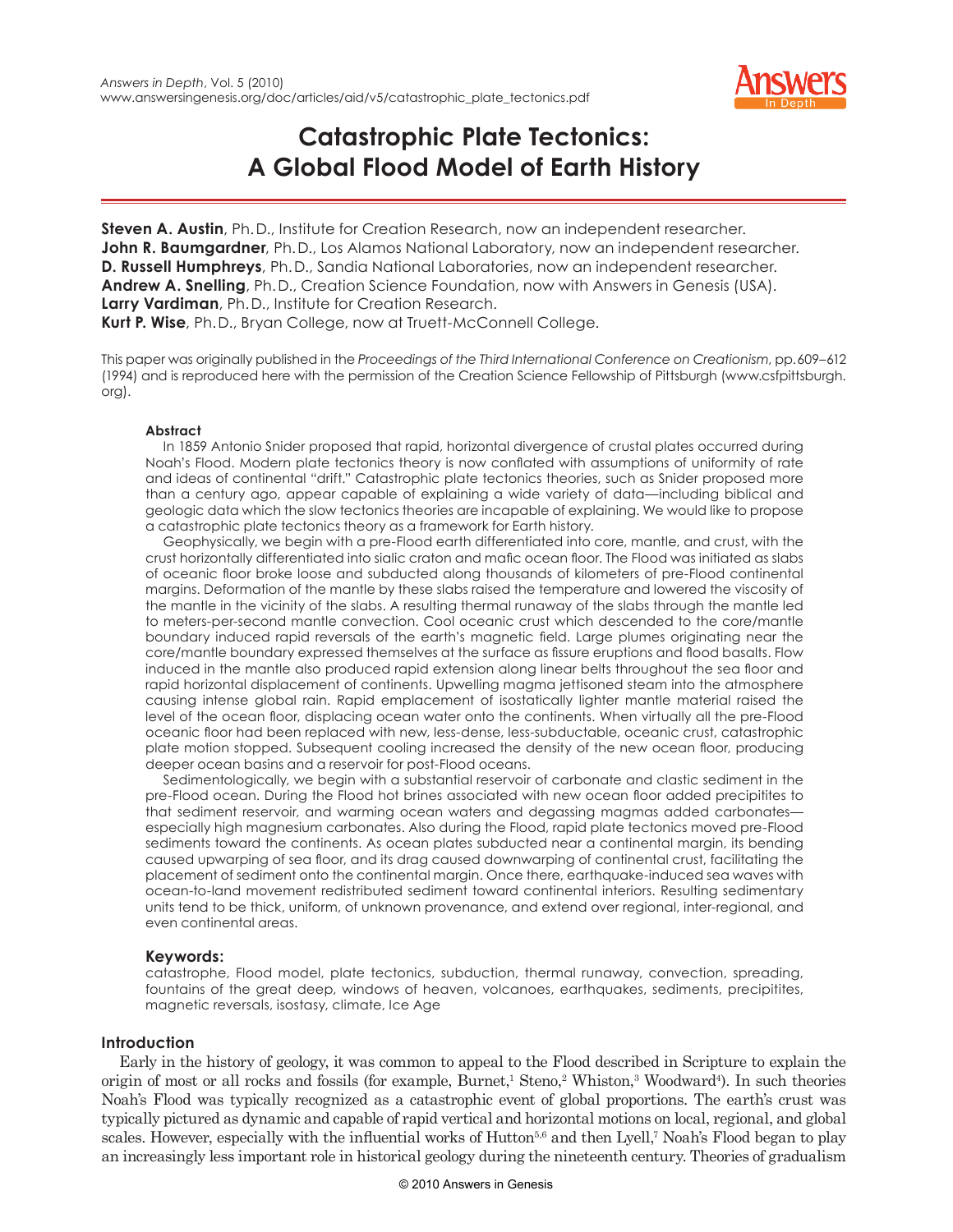increased in popularity as theories of catastrophism waned. Ideas of past catastrophic geology were replaced with ideas of constancy of present gradual physical processes. Ideas of global-scale dynamics were replaced with ideas of local erosion, deposition, extrusion, and intrusion. Ideas of rapid crustal dynamics were replaced by ideas of crustal fixity—with only imperceptibly slow vertical subsidence and uplift being possible. So complete was the success of gradualism in geology that ideas of flood geology were nowhere to be found among the English-speaking scientists of the world by  $1859$ ,<sup>8</sup> or rarely found at best.<sup>9</sup>

One of the last holdouts for flood geology was a little-known work published by Antonio Snider-Pellegrini<sup>10</sup> ironically enough the same year Darwin published the *Origin of Species.* Intrigued by the reasonably good fit between land masses on either side of the Atlantic ocean, Snider proposed that the earth's crust was composed of rigid plates which had moved horizontally with respect to one another. Snider may have been the first to propose some of the main elements of modern plate tectonics theory. Snider also proposed that the horizontal divergence had been rapid and had occurred during Noah's Flood. It appears, then, that the first elaboration of plate tectonics theory was presented in the context of catastrophic flood geology. It also seems that a substantial amount of the twentieth century opposition to plate tectonics was due to the fact that geologists were, by then, firmly predisposed to believe that the earth's crust was horizontally fixed. The catastrophism school of geology was the first to propose plate tectonics; the gradualist school was the first major opponent to plate tectonics. However, by the time plate tectonics was finally accepted in the United States in the late 1960s, gradualism had become a part of plate tectonics theory as well. Rather than Snider's rapid horizontal motion an the scale of weeks or months, modern geology accepted a plate tectonics theory with horizontal motion on the scale of tens to hundreds of millions of years.

Because of the enormous explanatory and predictive success of the plate tectonics model (reviewed in Wise<sup>11,12</sup>), we feel that at least some portion of plate tectonics theory should be incorporated into the creation model. It appears that taking the conventional plate tectonics model and increasing the rate of plate motion neither deprives plate tectonics theory of its explanatory and predictive success, nor does it seem to contradict any passages of Scripture. Therefore, following the example of Antonio Snider we would like to propose a model of geology which is centered about the idea of rapid, horizontal divergence of rigid crustal plates (that is, rapid plate tectonics) during Noah's Flood. We feel that this model is not only capable of the explanatory and predictive success of conventional plate tectonics, but is also capable of clarifying a number of scriptural claims and explaining some physical data unexplained by conventional plate tectonics theory.

It is important to note, however, that our model is still in its formative stages, and is thus incomplete. What is presented here is a basic framework upon which more theory can be built. We anticipate that a substantial amount of work is still needed to explain all the salient features of this planet's rocks and fossils. Additionally, although the authors of this paper have all had some association with the Institute for Creation Research (ICR), the model presented in this paper is a composite perspective of the authors and not necessarily that of the ICR.

#### **Pre-Flood Geology**

Any flood model must begin by speculating on the nature of the pre-Flood world. Virtually every flood event and product is in some way or another affected by characteristics of the pre-Flood world. A partial list of flood events determined at least in part by pre-Flood conditions would include: global dynamics of the crust (by the pre-Flood structure and nature of the earth's interior); magnetic field dynamics (by the pre-Flood nature of the magnetic field); tectonic activity and associated earthquakes (by the pre-Flood structure and dynamics of the crust); volcanic activity and emplaced igneous rocks (by the pre-Flood nature of the earth's interior); formation of clastic sediments (by the pre-Flood sediments available for redeposition and rocks available for erosion); formation of chemical sediments (by the pre-Flood ocean chemistry); formation of fossils (by the nature of the pre-Flood biota); distribution of sediments and fossils (by the pre-Flood climate and biogeography); and the dynamics of the inundation itself (by pre-Flood topography). The more that is determined about the nature of the pre-Flood world, the more accurate and specific our flood models can be. Our initial inferences about the pre-Flood world include the following.

#### *Pre-Flood/Flood boundary*

We agree with many previous theorists in flood geology that the pre-Flood/Flood boundary should stratigraphically lie at least as low as the Precambrian/Cambrian boundary (for example, Steno<sup>13</sup>, Whitcomb and Morris<sup>14</sup>). Currently there is discussion about how close (Austin and Wise<sup>15</sup>, Wise<sup>16</sup>) or far (Snelling<sup>17</sup>) below the Cambrian rocks this boundary should be located. For our purposes here, it is provisionally claimed that at least many of the Archean sediments are pre-Flood in age.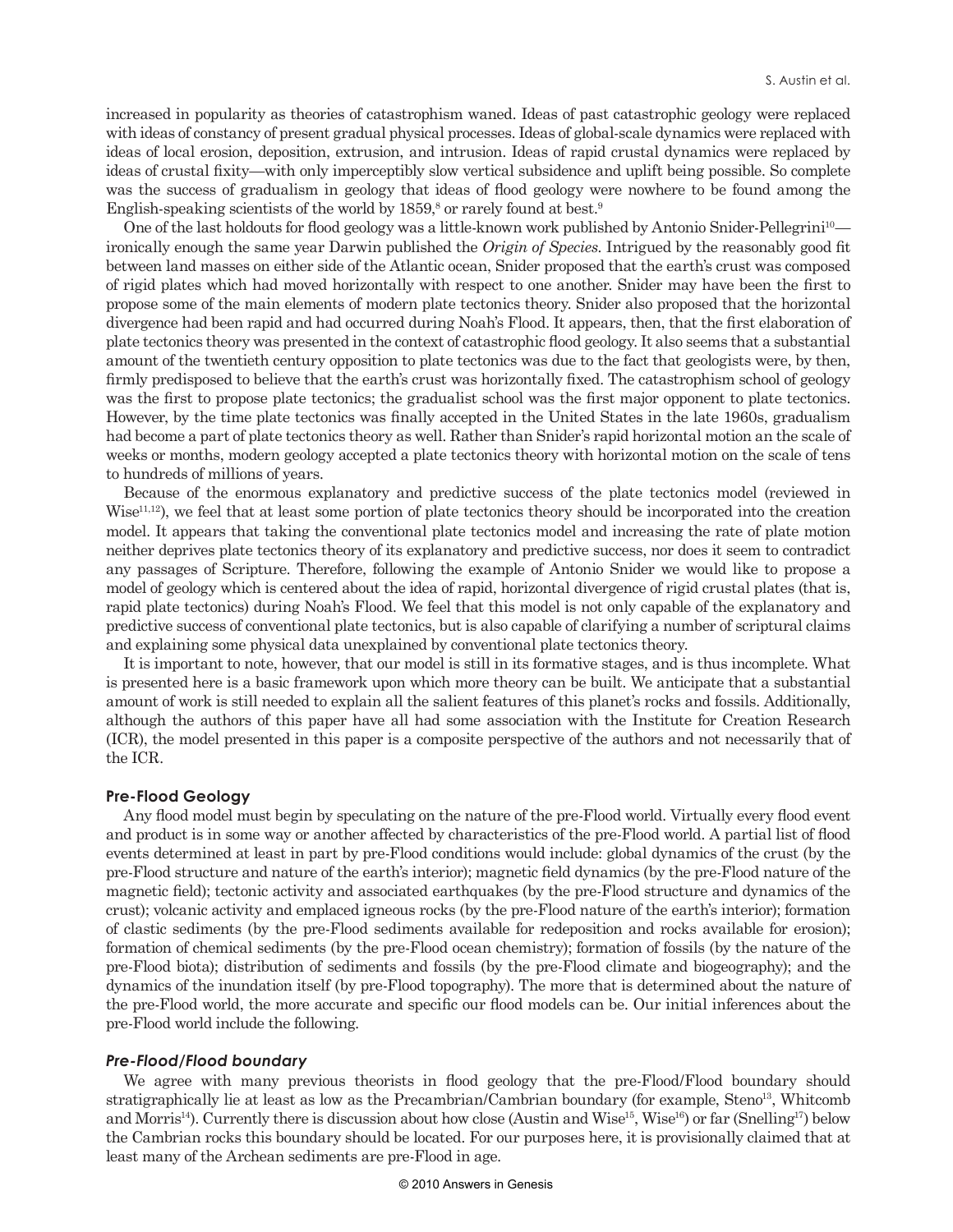# *Pre-Flood earth structure*

We believe that the pre-Flood earth was differentiated into a core, mantle, and crust, very much as it is today. We conclude this for two major reasons. The first is that under any known natural conditions, core/mantle differentiation would destroy all evidence of life on earth *completely.* The current earth has a core/mantle/crust division according to the successively lower density of its components. If this differentiation had occurred by any natural means, the gravitational potential energy released by the heavier elements relocating to the earth's interior would produce enough heat to melt the earth's crust and vaporize the earth's oceans. If differentiation of the earth's elements did occur with its associated natural release of energy, it is reasoned that it most certainly occurred before the creation of organisms (at the latest Day 3 of the Creation week). Secondly, even though such a differentiation could have been performed by God without the "natural" release of gravitational potential energy, the already-differentiated earth's interior also provides a natural driving mechanism for the rapid tectonics model here described.

The earth's mantle appears to have been less viscous than it seems to be at present (Baumgardner<sup>18–20</sup>). This is to allow for the thermal runaway instability which we believe produced the rapid plate tectonic motion we are proposing.<sup>21</sup>

With regard to the earth's crust, we believe that there was a distinct horizontal differentiation between oceanic and continental crust, very much as there is today. First, we believe that before the Flood began, there was stable, sialic, cratonic crust. We have three major reasons for this conclusion:

- 1. much Archean sialic material exists which probably is below the pre-Flood/Flood boundary. This would indicate that sialic material was available in pre-Flood times;
- 2. the existence of low-density, low temperature "keels" beneath existing cratons<sup>22</sup> implies that the cratons have persisted more or less in their present form since their differentiation. It also argues that little or no mantle convection has disturbed the upper mantle beneath the cratons; and
- 3. if the pre-Flood cratons were sialic and the pre-Flood ocean crust was mafic, then buoyancy forces would provide a natural means of supporting craton material above sea level—thus producing dry land on the continents.

Second, we believe that the pre-Flood ocean crust was mafic—most probably basaltic. Once again three reasons exist for this inference:

- 1. pre-Flood basaltic ocean crust is suggested by ophiolites (containing pillow basalts and presumed ocean sediments) which are thought to represent pieces of ocean floor and obducted onto the continents early in the Flood;
- 2. if, as claimed above, the pre-Flood craton was sialic, then buoyancy forces would make a mafic pre-Flood ocean crust into a natural basin for ocean water. This would prevent ocean water from overrunning the continents; and
- 3. if, as claimed above, the continents were sialic, mafic material would be necessary to drive the subduction required in our Flood model.

# *Pre-Flood sediments*

We believe that there was a significant thickness of all types of sediments already available on the earth by the time of the Flood. We have three reasons for this position:

- 1. biologically optimum terrestrial and marine environments would require that at least a small amount of sediment of each type had been created in the Creation week;
- 2. Archean (probable pre-Flood) and Proterozoic sediments contain substantial quantities of all types of sediments; and
- 3. it may not be possible to derive all the Flood sediments from igneous and/or metamorphic precursors by physical and chemical processes in the course of a single, year-long Flood.

We believe that substantial quantities of very fine detrital carbonate sediment existed in the pre-Flood oceans. This is deduced primarily from the fact that not enough bicarbonate can have been dissolved in the pre-Flood ocean (and/or provided by outgassing during the Flood—see below) to have produced the Flood carbonates.

Such quantities of carbonate as we believe to have existed in the pre-Flood ocean would mean that there was a substantial buffer in the pre-Flood ocean—perhaps contributing to a very stable pre-Flood ocean chemistry. The existence of large quantities of mature or nearly mature pre-Flood quartz sands might explain the otherwise somewhat mysterious clean, mature nature of early Paleozoic sands.

#### **Flood Dynamics** *Initiation*

There has been considerable discussion—both reasonable and fanciful—about what event might have initiated the Flood. Considerations range from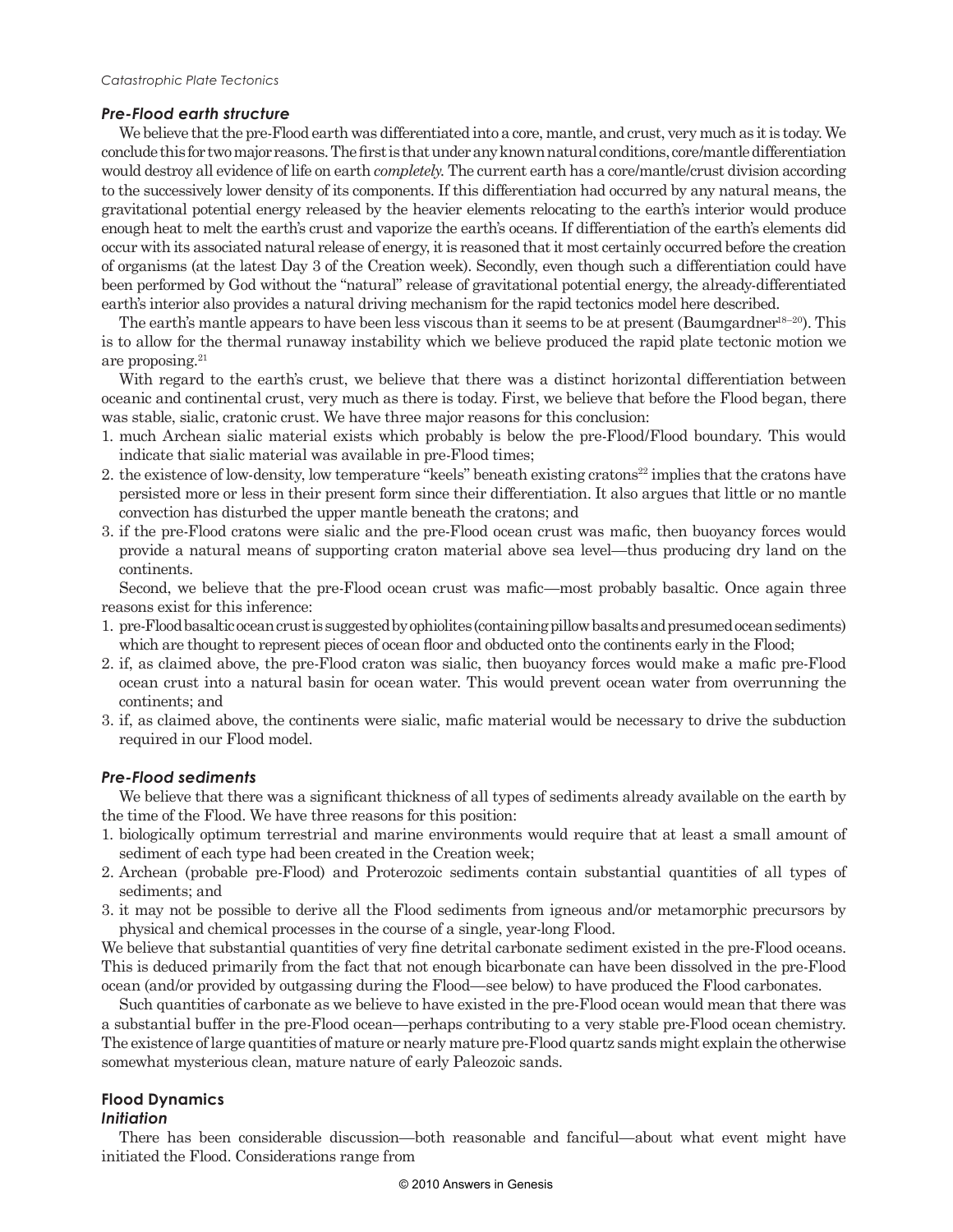- the direct hand of God (Baumgardner<sup>23, 24</sup>, Morton<sup>25-31</sup>);
- the impact or near-miss of an astronomical object or objects such as asteroids, $32$  meteorites,  $33$  a comet,  $34$ ,  $35$ a comet or Venus,<sup>36</sup> Venus and Mars,<sup>37</sup> Mars,<sup>38</sup> Mars, Ceres, and Jupiter,<sup>39</sup> another moon of earth,<sup>40</sup> and a  $star;$ <sup>41</sup>
- some purely terrestrial event or events, such as fracturing of the earth's crust due to drying $42$  or radioactive heat buildup,<sup>43</sup> rapid tilting of the earth due to gyro turbulence<sup>44</sup> or ice sheet buildup,<sup>45</sup> and natural collapse of rings of ice;  $46, 47$  or
- various combinations of these ideas.

We feel that the Flood was initiated as slabs of oceanic crust broke loose and subducted along thousands of kilometers of pre-Flood continental margins. We are, however, not ready at this time to speculate on what event or events might have initiated that subduction. We feel that considerable research is still needed to evaluate potential mechanisms in the light of how well they can produce global subduction.

#### *Subduction*

At the very beginning of plate motion, subducting slabs locally heated the mantle by deformation, lowering the viscosity of the mantle in the vicinity of the slabs. The lowered viscosity then allowed an increase in subduction rate, which in turn heated up the surrounding mantle even more. We believe that this led to a thermal runaway instability which allowed for meters-per-second subduction, as postulated and modeled by Baumgardner.<sup>48, 49</sup> It is probable that this subduction occurred along thousands of kilometers of continental margin. The bending of the ocean plate beneath the continent would have produced an abrupt topographic low paralleling the continental margin, similar to the ocean trenches at the eastern, northern, and western margins of the Pacific Ocean.

Because all current ocean lithosphere seems to date from Flood or post-Flood times,<sup>50</sup> we feel that essentially all pre-Flood ocean lithosphere was subducted in the course of the Flood. Gravitational potential energy released by the subduction of this lithosphere is on the order of  $10^{28}$  J.<sup>51</sup> This alone probably provided the energy necessary to drive Flood dynamics.

The continents attached to ocean slabs would have been pulled toward subduction zones. This would produce rapid horizontal displacement of continents—in many cases relative motion of meters per second. Collisions of continents at subduction zones are the likely mechanism for the creation of mountain fold-and-thrust-belts, such as the Appalachians, Himalayas, Caspians, and Alps. Rapid deformation, burial, and subsequent erosion of mountains possible in the Flood model might provide the only adequate explanation for the existence of highpressure, low-temperature minerals such as coesite (for example, Chopin,52 Hsu,53 Shutong, Okay, Shouyuan, and Sengor,  $54$  Smith,  $55$  Wang, Liou, and Mao,  $56$ ) in mountain cores.

#### *Mantle-Wide flow*

As Baumgardner<sup>57, 58</sup> assumed in order to facilitate his modeling, rapid subduction is likely to have initiated large-scale flow throughout the entire mantle of the earth. Seismic tomography studies (for example, Dziewonski,<sup>59</sup> and as reviewed by Engebretson, Kelley, Cushman, and Reynolds,<sup>60</sup>) seem to confirm that this in fact did occur in the history of the earth. In such studies velocity anomalies (interpreted as cooler temperature zones) lie along theorized paths of past subduction. These anomalies are found deep within the earth's mantle—well below the phase transition zones thought by some to be barriers to mantle-wide subduction. ln fact, the velocity anomalies seem to imply that not only did flow involve the entire depth of the mantle, but that ocean lithosphere may have dropped all the way to the core/mantle boundary.

One important consequence of mantle-wide flow would have been the transportation of cooler mantle material to the core/mantle boundary. This would have had the effect of cooling the outer core, which in turn led to strong core convection. This convection provided the conditions necessary for Humphreys' model of rapid geomagnetic reversals in the core.61, 62 As the low electrical conductivity oceanic plates subducted, they would be expected to have split up the lower mantle's high conductivity. This in turn would have lessened the mantle's attenuation of core reversals and allowed the rapid magnetic field reversals to have been expressed on the surface. Humphreys<sup>'63, 43</sup> model not only explains magnetic reversal evidence (as reviewed in Humphreys<sup>65</sup>) in a young-age Creation timescale, but uniquely explains the low intensity of paleomagnetic and archeomagnetic data, the erratic frequency of paleomagnetic reversals through the Phanerozoic, and, most impressively, the locally patchy distribution of sea-floor paleomagnetic anomalies.<sup>66</sup> It also predicted and uniquely explains the rapid reversals found imprinted in lava flows of the Northwest.<sup>67-70</sup>

#### *Spreading*

As ocean lithosphere subducted it would have produced rapid extension along linear belts on the ocean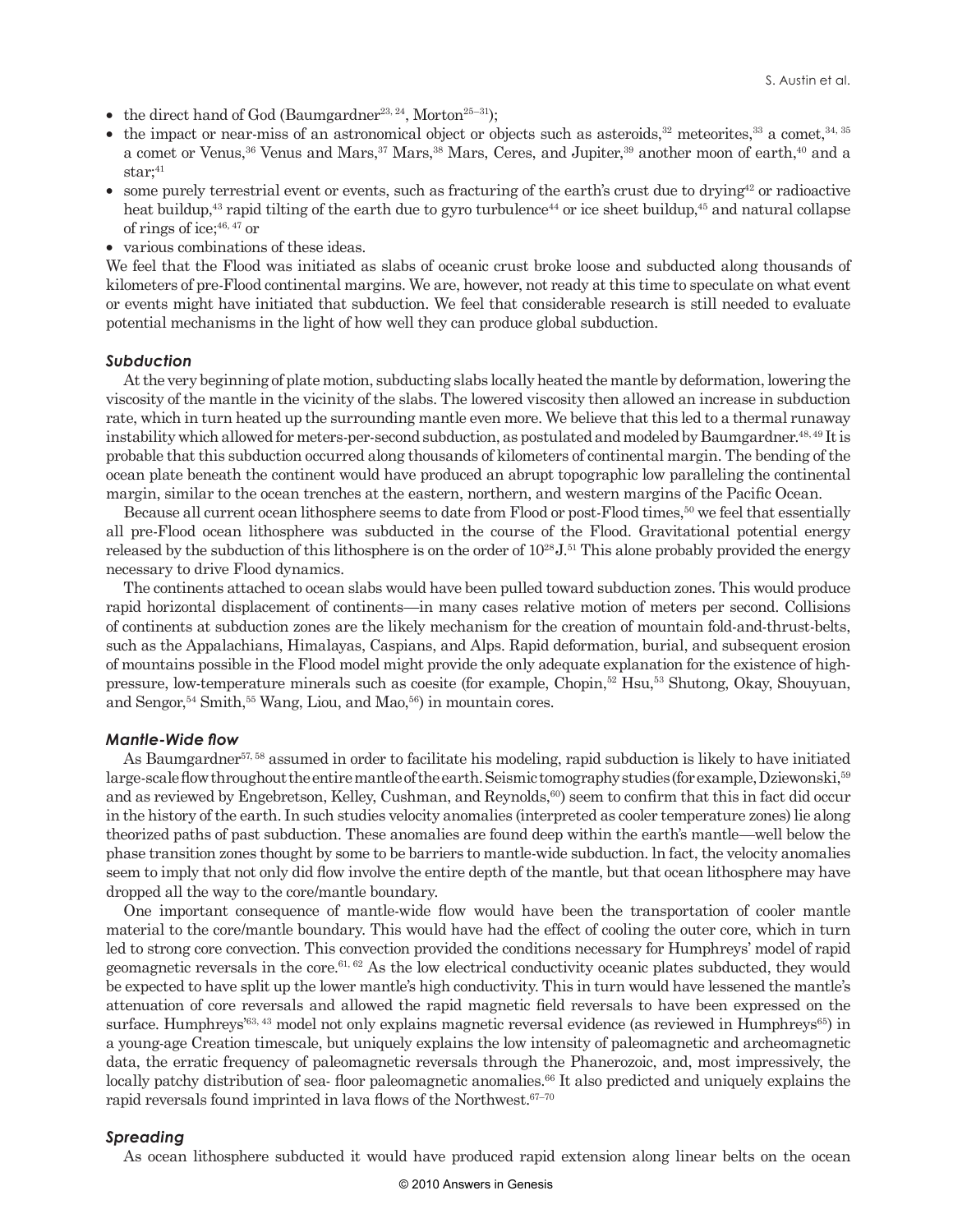#### *Catastrophic Plate Tectonics*

floor tens of thousands of kilometers long. At these spreading centers upwelling mantle material would have been allowed to rise to the surface. The new, molten mantle material would have degassed its volatiles<sup>71</sup> and vaporized ocean water<sup>72, 73</sup> to produce a linear geyser of superheated gases along the whole length of spreading centers. This geyser activity, which would have jettisoned gases well into the atmosphere, is, we believe, what Scripture refers to as the "fountains of the great deep" (Genesis 7:11; 8:2). As evidenced by volatiles emitted by Mount Kilauea in Hawaii,<sup>74</sup> the gases released would be (in order of abundance) water, carbon dioxide, sulfur dioxide, hydrogen sulfide, hydrogen fluoride, hydrogen, carbon monoxide, nitrogen, argon, and oxygen. As the gases in the upper atmosphere drifted away from the spreading centers they would have had the opportunity to cool by radiation into space. As it cooled, the water—both that vaporized from ocean water and that released from magma—would have condensed and fallen as an intense global rain. It is this geyser-produced rain which we believe is primarily responsible for the rain from the "windows of heaven" (Genesis 7:11; 8:2) which remained a source of water for up to 150 days of the Flood (Genesis 7:24–8:2).

The rapid emplacement of isostatically lighter mantle material raised the level of the ocean floor along the spreading centers. This produced a linear chain of mountains called the mid-ocean ridge (MOR) system. The now warmer and more buoyant ocean floor displaced ocean water onto the continents to produce the inundation itself.

#### *Continental modification*

The events of the Flood would have made substantial modifications to the thickness of the pre-Flood continental crust. This would have been effected through the redistribution of sediments, the moving of ductile lower continental crust by subducting lithosphere, addition of molten material to the underside of the continental lithosphere (underplating), stretching (for example, due to spreading), and compression (for example, due to continental collision). These rapid changes in crustal thickness would produce isostatic disequilibrium. This would subsequently lead to large-scale isostatic adjustments with their associated earthquakes, frictional heating, and deformation. Since many of those tectonic events would have involved vertical rock motions, Tyler's<sup>75</sup> tectonically-controlled rock cycle might prove to be a useful tool in understanding late Flood and post-Flood tectonics.

#### *Atmosphere*

The magma at spreading centers degassed, among other things, substantial quantities of argon and helium into the earth's atmosphere. Both of these elements are produced and accumulated due to radioactive decay. However, the current quantity of helium in the atmosphere is less than that which would be expected by current rates of radioactive decay production over a four to five billion years of earth history, $76-81$  so perhaps what is currently found in the atmosphere is due to degassing of mantle material during the Flood. The same may also be found to be true about argon.<sup>82</sup>

#### *Flood waters*

Several sources have been suggested for the water of the Flood. Some creationists<sup>83,84</sup> have proposed that the "waters above the firmament" in the form of an upper atmosphere water canopy provided much of the rain of the Flood. However, Rush and Vardiman<sup>85, 86</sup> and Walters<sup>87</sup> argue that if the water was held in place by forces and laws of physics with which we are currently familiar, 40 feet of water is not possible in the canopy. Perhaps, they argue, the canopy could have held a maximum of only a few feet of water. This is insufficient water to contribute significantly to even 40 days of rain, let alone a mountain-covering global flood. A second source suggested by Whitelaw<sup>88</sup> and Baumgardner<sup>89, 90</sup> is condensing water from spreading center geysers. This should provide adequate water to explain up to 150 days of open "windows of heaven." Another substantial source of water suggested by this model is displaced ocean water.<sup>91, 92</sup> Rapid emplacement of isostatically lighter mantle material at the spreading centers would raise the ocean bottom, displacing ocean water onto the continents. Baumgardner<sup>93</sup> estimates a rise of sea level of more than one kilometer from this mechanism alone.

Cooling of new ocean lithosphere at the spreading centers would be expected to heat the ocean waters throughout the Flood. This heating seems to be confirmed by a gradual increase in  $^{18}O/^{16}O$  ratios from the pre-Flood/Flood boundary through the Cretaceous (for example, Vardiman<sup>94</sup>).

#### *Sedimentary production*

Precipitites—sediments precipitated directly from supersaturated brines—would have been produced in association with horizontal divergence of ocean floor rocks. Rode95 and Sozansky96 have noted rock salt and anhydrite deposits in association with active sea-floor tectonics and volcanism and have proposed catastrophist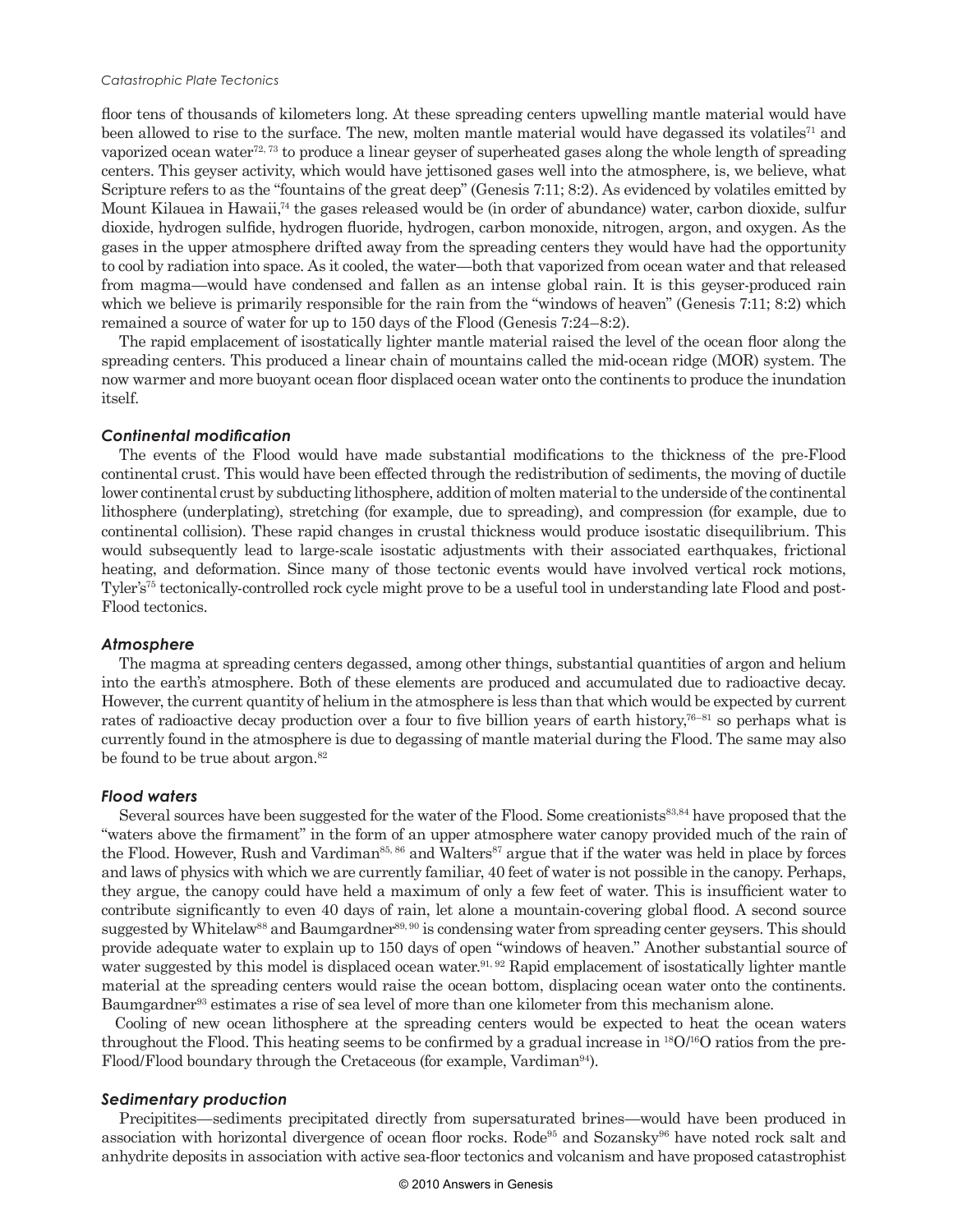models for their formation. Besides rock salt and anhydrite, hot-rock/ocean-water interactions could also explain many bedded chert deposits and fine-grained limestones.

- Contributions to Flood carbonates probably came from at least four sources:
- carbon dioxide produced by degassing spreading center magmas;
- dissolved pre-Flood bicarbonate precipitated as ocean temperatures rose during the Flood (given that carbonate dissolution rates are inversely related to temperature);
- eroded and redeposited pre-Flood carbonates (a dominant pre-Flood sediment); and
- pulverized and redeposited pre-Flood shell debris. Precipitation of carbonate may explain the origin of micrite,<sup>97</sup> so ubiquitous in Flood sediments, but of an otherwise unknown origin.<sup>98</sup> Until pre-Flood ocean magnesium was depleted by carbonate precipitation, high-magnesium carbonates would be expected to be frequent products of early Flood activity (see Chillinger<sup>99</sup> for interesting data on this subject).

## *Sedimentary transport*

As Morton<sup>100</sup> points out, most Flood sediments are found on the continents and continental margins and not on the ocean floor where one might expect sediments to have ended up. Our model provides a number of mechanisms for the transportation of ocean sediments onto the continents where they are primarily found today. First, subducting plates would transport sediments toward the subduction zones and thus mostly towards the continents in a conveyor-belt fashion. Second, as the ocean plates were forced to quickly bend into the earth's interior, they would warp upward outboard of the trench. This would raise the deep sea sediments above their typical depth, which in turn reduces the amount of work required to move sediments from the oceans onto the continents. Third, rapid plate subduction would warp the continental plate margin downward. This again would reduce the amount of energy needed to move sediments onto the continent from the ocean floor. Fourth, as more and more of the cold pre-Flood ocean lithosphere was replaced with hotter rock from below, the ocean bottom is gradually elevated. This again reduces the work required to move sediments from the oceans to the continents. Fifth, as ocean lithosphere is subducted, ocean sediments would be scraped off, allowing sediments to be accreted to and/or redeposited on the continent. Sixth, wave (for example, tsunami) refraction on the continental shelf would tend to transport sediments shoreward. Seventh, it is possible that some amount of tidal resonance may have been achieved.101–103 The resulting east-to-westdominated currents would tend to transport sediments accumulated on eastern continental margins into the continental interiors. Resulting sedimentary units have abundant evidence of catastrophic deposition<sup>104</sup>, and tend to be thick, uniform, of unknown provenance, and extending over regional, inter-regional, and even continental areas.105

#### *Volcanic activity*

The volcanism associated with rapid tectonics would have been of unprecedented magnitude and worldwide extent, but concentrated in particular zones and sites. At spreading centers magma would rise to fill in between plates separating at meters per second, producing a violent volcanic source tens of thousands of kilometers in length.106 Based upon two-dimensional experimental simulation107, 108 and three-dimensional numerical simulation, subduction-induced mantle flow would generate mantle plumes whose mushroom heads would rise to and erupt upon the earth's surface. These plumes would be expected to produce extensive flood basalts through fissure eruptions, such as perhaps the plateau basalts of South Africa, the Deccan Traps of India, the Siberian flood basalts,<sup>109</sup> and the Karmutsen Basalt of Alaska/Canada.<sup>110</sup> Correlations between plume formation and flood basalts have already been claimed (for example, Weinstein<sup>111</sup>). At the same time, the heating and melting of subducted sediments should have produced explosive sialic volcanism continent-ward of the subduction zone (such as is seen in the Andes Mountains of South America, the Cascade Mountains of the United States, and the Aleutian, Japanese, Indonesian, and New Zealand Islands of the Pacific).

#### *Earthquake activity*

The rapid bending of elastic lithosphere and rapid interplate shear of plates at subduction zones as well as abrupt phase transitions as subducting plates are rapidly moved downward would be expected to produce frequent, high-intensity earthquakes at the subduction zones. There is also earthquake activity associated with explosive volcanism, isostatic adjustment, continental collision, etc. This earthquake activity would facilitate thrust- and detachment-faulting by providing

- energy to aid in breaking up initially coherent rock blocks;
- an acceleration to aid in the thrusting of rock blocks; and
- vibration which reduces the frictional force resisting the motion and thrusting of rock blocks.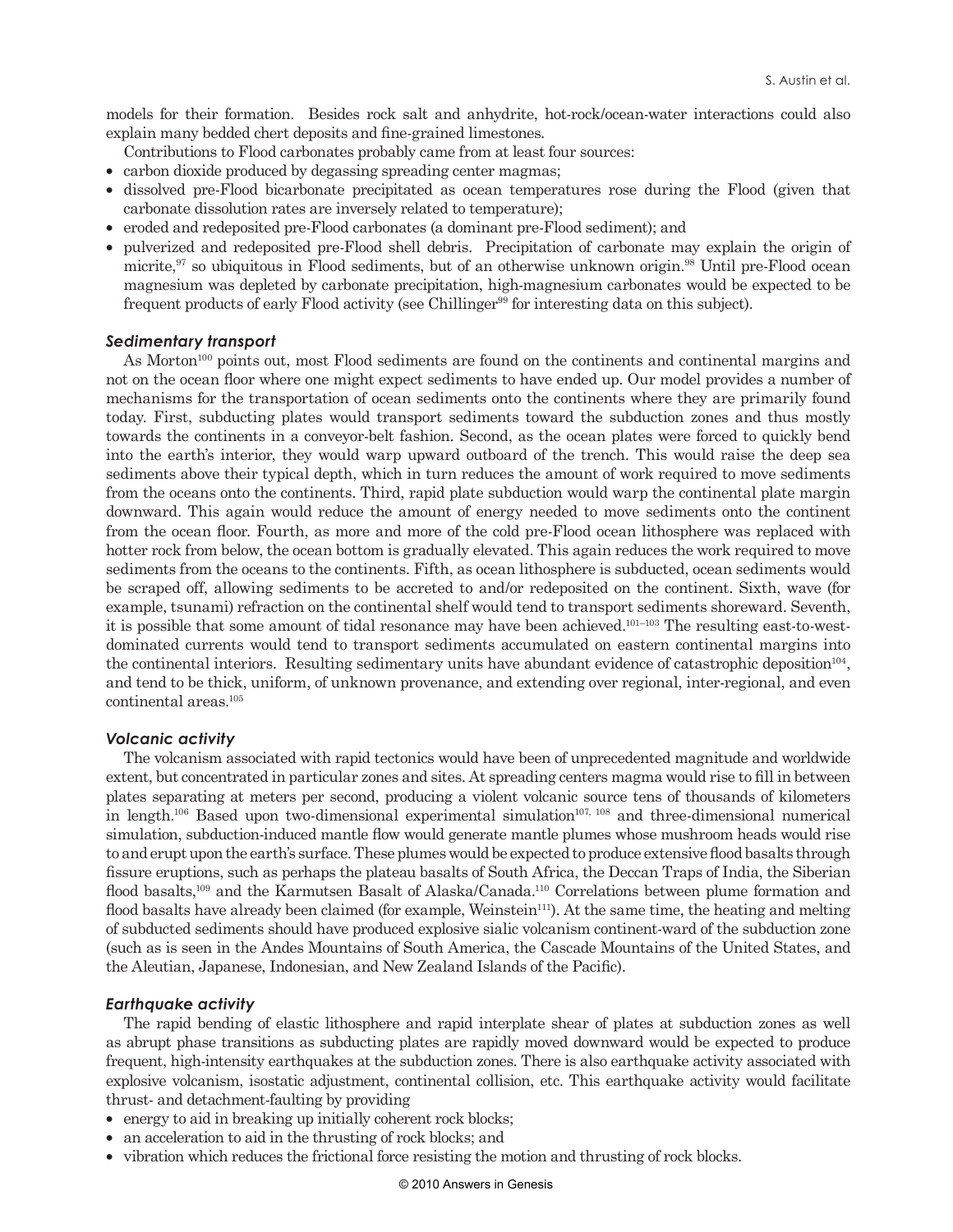### *Termination*

When virtually all the pre-Flood oceanic floor had been replaced with new, less-dense, less-subductable rock, rapid plate motion ceased. The lack of new, hot, mantle material terminated spreading-center-associated geyser activity, so the global rain ceased. This is very possibly the 150-day point in the Genesis chronology when it appears that the "fountains of the great deep were stopped and the windows of the heaven were closed" (Genesis 8:2).

After the rapid horizontal motion stopped, cooling increased the density of the new ocean floor producing gradually deepening oceans<sup>112</sup>—eventually producing our current ocean basins. As the waters receded (the "Great Regression") from off of the land the most superficial—and least lithified—continental deposits were eroded off the continents. This would leave an unconformity on the continent not reflected in ocean stratigraphy. The absence of these most superficial continental deposits may explain the absence of human as well as most mammal and angiosperm fossils in Flood sediments.113 Sheet erosion from receding Flood waters would be expected to have planed off a substantial percentage of the earth's surface. Such planar erosion features as the Canadian shield and the Kaibab and Coconino plateaus might well be better explained by this than by any conventional erosional processes.

# **Post-Flood Dynamics**

## *Flood/post-Flood boundary*

The definition of the Flood/post-Flood boundary in the geologic column is a subject of considerable dispute among creationists. Estimates range from the Carboniferous<sup>114</sup> to the Pleistocene.<sup>115, 116</sup> For our purposes here we would like to define the Flood/post-Flood boundary at the termination of global-scale erosion and sedimentation. Based upon a qualitative assessment of geologic maps worldwide, lithotypes change from worldwide or continental in character in the Mesozoic to local or regional in the Tertiary. Therefore, we tentatively place the Flood/ post- Flood boundary at approximately the Cretaceous/Tertiary (K/T) boundary. We believe further studies in stratigraphy, paleontology, paleomagnetism, and geochemistry should allow for a more precise definition of this boundary.

# *Post-Flood geology*

After the global effects of the Flood ended, the earth continued to experience several hundred years of residual catastrophism.<sup>117</sup> A cooling lithosphere is likely to have produced a pattern of decreasing incidence<sup>118</sup> and intensity of volcanism (such as appears to be evidenced in Cenozoic sialic volcanism in the Western United States.119 The large changes in crustal thicknesses produced during the Flood left the earth in isostatic disequilibrium. lsostatic readjustments with their associated intense mountain uplift, earthquake, and volcanic activity would have occurred for hundreds of years after the global affects of the Flood ended (for example,  $Rugg^{20}$ . In fact, considering the current nature of the mantle, there has not been sufficient time since the end of the Flood for complete isostatic equilibrium to be attained. As a result, current geologic activity can be seen as continued isostatic readjustments to Flood events. Modern earthquake and volcanic activity is in some sense relict Flood dynamics.

Because of the frequency and intensity of residual catastrophism after the Flood, post-Flood sedimentary processes were predominantly rapid. The local nature of such catastrophism, on the other hand, restricted sedimentation to local areas, explaining the basinal nature of most Cenozoic sedimentation.

# *Post-Flood climate*

By the time Flood waters had settled into the post-Flood basins, they had accumulated enough heat to leave the oceans as much as twenty or more degrees centigrade warmer than today's oceans (fig. 1). These warmer oceans might be expected to produce a warmer climate on earth in the immediate post-Flood times than is experienced on earth now.122 More specifically, a rather uniform warm climate would be expected along continental margins,<sup>123–125</sup> permitting wider latitudinal range for temperature-limited organisms<sup>126</sup>—for example, mammoths (for example, Schweger et al.,<sup>127</sup> frozen forests (for example, Felix<sup>128</sup>), and trees.<sup>129</sup> This avenue in turn may have facilitated post-Flood dispersion of animals.130, 131 Also expected along continental margins would be a rather high climatic gradient running from the ocean toward the continental interior.<sup>132,133</sup> This might explain why some Cenozoic communities near the coasts include organisms from a wider range of climatic zones than we would expect to see today—for example, communities in the Pleistocene134, 135 and the Gingko Petrified Forest in Oregon.136

Oard137–139 suggested that within the first millennium following the Flood, the oceans (and earth) would have cooled as large amounts of water were evaporated off of the oceans and dropped over the cooler continental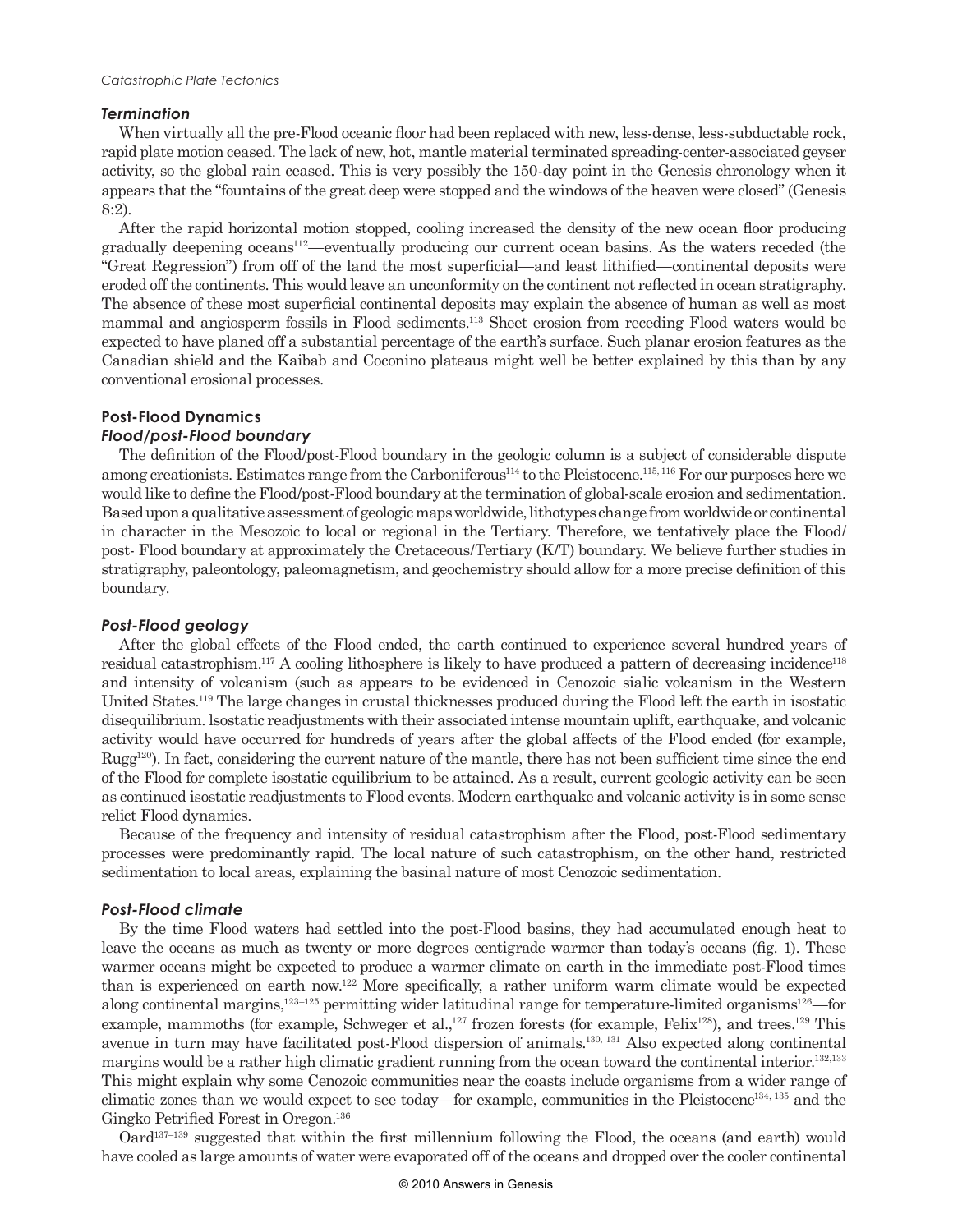

Fig. 1. Cooling of polar bottom water after the Flood (after Vardiman<sup>140</sup>). Data from Kennett et al.<sup>141</sup> and Shackleton and Kennett.<sup>142</sup>

interiors. Although Oard's model needs substantial modification (for example, to include all the Cenozoic), quantification, and testing, we feel that it is likely to prove to have considerable explanatory and predictive power. The predicted cooling<sup>143, 144</sup> seems to be confirmed by oxygen isotope ratios in Cenozoic foraminifera of polar  $bottom<sup>145–147</sup>$  (fig. 1), polar surface, and tropical bottom waters, and may contribute to increased vertebrate body size (Cope's Law<sup>148</sup>) throughout the Cenozoic. Oard<sup>149</sup> suggests that the higher rates of precipitation may provide a unique explanation for a well-watered Sahara of the past, $150-152$  rapid erosion of caves, and the creation and/or maintenance of large interior continental lakes of the Cenozoic. Examples of the latter include Quaternary pluvial lakes,153, 154 Lakes Hopi and Canyonlands, which may have catastrophically drained to produce Grand Canyon,155–157 and the extensive lake which produced

the Eocene Green River deposits. We would expect floral and faunal communities to have tracked the cooling of the oceans and the corresponding cooling and drying of the continents. Such a tracking seems to explain the trend in Cenozoic plant communities to run from woodland to grassland and the corresponding trend in Cenozoic herbivores to change from browsers to grazers.

According to Oard's158,159 model, by about five centuries after the Flood, the cooling oceans had led to the advance of continental glaciers and the formation of polar ice caps (see also Vardiman<sup>160</sup>). Oard<sup>161</sup> suggests that rapid melting of the continental ice sheets (in less than a century) explains the underfitness of many modern rivers162 and contributed to the megafaunal extinctions of the Pleistocene.163–165 It may also have contributed to the production of otherwise enigmatic Pleistocene peneplains.

## **Conclusion**

We believe that rapid tectonics provides a successful and innovative framework for young-age creation modeling of earth history. We feel that this model uniquely incorporates a wide variety of creationist and noncreationist thinking. It explains evidence from a wide spectrum of earth science fields—including evidence not heretofore well explained by any other earth history models.

#### *Predictions*

This model, like many Flood models, predicts the following:

- a consistent, worldwide, initiation event in the geologic column;
- most body fossils assigned to Flood deposits were deposited allochthonously (including coal, forests, and reefs);
- most ichnofossils assigned to Flood deposits are grazing, moving, or escape evidences, and not long-term living traces; and
- sediments assigned to the Flood were deposited subaqueously without long-term unconformities between them.

Since Flood models are usually tied to young-earth creationism, they also claim that it is possible on a short timescale to explain

- the cooling of plutons and ocean plate material;
- regional metamorphism (see, for example, Snelling<sup>166, 167</sup>);
- canyon and cave erosion;
- sediment production and accumulation (including speleothems and precipitities);
- organismal accumulation and fossilization (including coal, fossil forests, and reefs);
- fine sedimentary lamination (including varves); and
- radiometric data.
	- This particular model also predicts
- a lower earth viscosity in pre-Flood times;
- degassing-associated subaqueous precipitate production during the Flood;
- (possibly) east-to-west dominated current deposition during the Flood;
- (possibly) degassing-produced atmosphere argon and helium levels;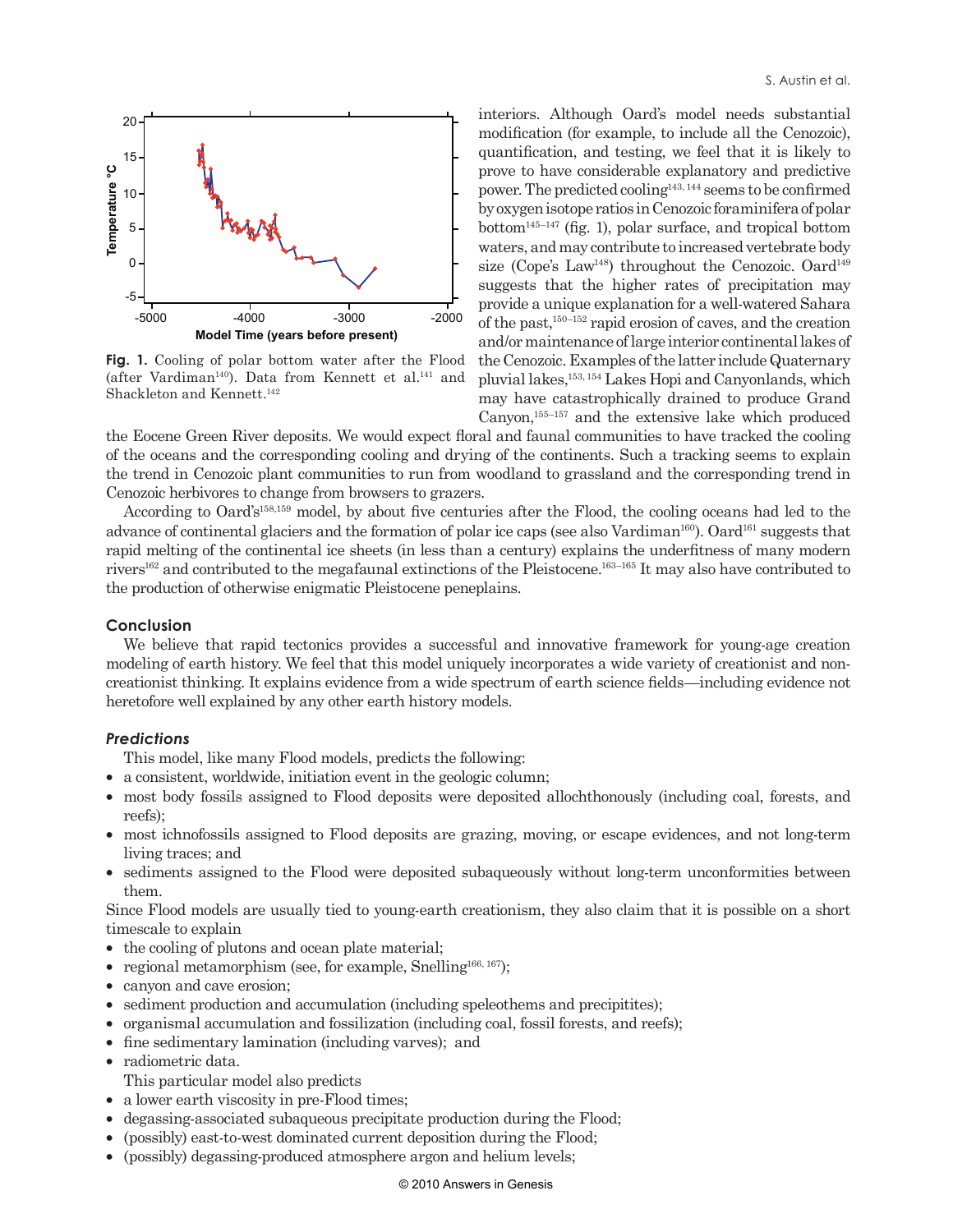#### *Catastrophic Plate Tectonics*

- a decrease in magnitude and frequency of geologic activity after the Flood;
- flood basalts that correlate with mantle plume events;
- a sedimentary unconformity at the Flood/post-Flood boundary on the continents not reflected in ocean sediments;
- current geologic activity is the result of relict, isostatic dynamics, not primary earth dynamics; and
- a single ice age composed of a single ice advance.

## *Future research*

The Flood model presented here suggests a substantial number of research projects for young-earth creationists. Besides the further elaboration and quantification of the model, the predictions listed above need to be examined. Most significantly, we still need to solve the heat problem168, 169 and the radiometric dating problem.170 As creationists we could also use the services of a geochemist to develop a model for the origin of carbonates and precipitites during the Flood. It is also important that we re-evaluate the evidence for multiple ice ages (as begun by Hughes<sup>171</sup> and Oard<sup>172</sup>) and multiple ice advances (as begun by Molén<sup>173</sup> and Oard<sup>174, 175</sup>).

In addition to testing claims of the model, there are a number of other studies which could help us expand and refine the model. Successful studies on the nature of the pre-Flood world, for example, are likely to aid us in placing better parameters on our model. Events and factors postulated in the initiation of the Flood also need to be re-examined to determine which are capable of explaining the available data and the beginning of plate subduction. It is also important that we evaluate the role of extraterrestrial bombardment in the history of the earth and Flood, since it was most certainly higher during and immediately after the Flood than it is now (Gibson<sup>176</sup>, Whitelaw<sup>177</sup>). The suggestion that the earth's axial tilt has changed (for example, Noone,<sup>178</sup> Overn,<sup>179</sup>) Setterfield,<sup>180</sup>) needs to be examined to determine validity and/or impact on earth history. It is also important that we determine how many Wilson cycles are needed to explain the data of continental motion (Mann and Wise,<sup>181</sup> Wise, Stambaugh, and Mann<sup>182</sup>), and thus whether more than one phase of runaway subduction is necessary. More than one cycle may be addressed by partial separation and closure during one rapid tectonics event, and/or renewed tectonic motion after cooling of ocean floor allowed for further rapid tectonics. Finally, it will also be important to determine more precisely the geologic position of the initiation and termination of the Flood around the world in order to identify the geologic data relevant to particular questions of interest.

# **References**

- 1. Burnet, T. 1684. *The theory of the earth: Containing an account of the original of the earth and of all the changes which it hath already undergone, or is to undergo, until the consummation of all things*. London (shorter version originally published in Latin, 1681).
- 2. Steno, N., 1677. *De solido intra solidum naturaliter contento dissertationis prodomus* (Prodromus to a dissertation on a solid body naturally contained within a solid). Florence.
- 3. Whiston, W., 1697. *A new theory of the earth: From its origin, to the consummation of all things wherein the Creation of the world in six days, the universal deluge and general conflagration as laid down in the Holy Scriptures are shewn to be perfectly agreeable to reason and philosophy*. London: B. Tooke.
- 4. Woodward, J., 1695. *An essay towards a natural history of the earth . . . with an account of the universal deluge and of the effects it had upon the earth*. London: R. Wilkin.
- 5. Hutton, J., 1788. *Theory of the earth, with proofs and illustrations* (2 volumes). Edinburgh: Cadell & Davies.
- 6. Hutton, J., 1795. *The theory of the earth*. Edinburgh: William Creech.
- 7. Lyell, C., 1830–1833. *Principles of geology: being an attempt to explain the former changes of the earth's surface by reference to causes now in operation*. (Vol. 1, 1830; Vol. 2, 1832; Vol. 3, 1833). London: John Murray.
- 8. Numbers, R. L., 1992. *The creationists: The evolution of scientific creationism*. New York: Knopf.
- 9. Nelson, B. C., 1931. *The deluge story in stone: A history of the Flood theory in geology*. Minneapolis, Minnesota: Bethany.
- 10. Snider-Pellegrini, A., 1859 early release, 1858. *La création et ses mystères dévoilés*. Paris: A. Franck et E. Dentu.
- 11. Wise, K. P., in prep. (a). Creationism and plate tectonics: A re-evaluation of the evidence.
- 12. Wise, K. P., in prep. (b). Ecological zonation and the fossil record.
- 13. Steno, Ref. 2.
- 14. Whitcomb, J. C. Jr. and H. M. Morris, 1961. *The Genesis Flood: The biblical record and its scientific implications*. Philadelphia, Pennsylvania: Presbyterian and Reformed.
- 15. Austin, S. A. and K. P. Wise, 1994. The pre-Flood/Flood boundary: as defined in Grand Canyon, Arizona, and East Mojave, California. In, Walsh, R. E. (ed.), *Proceedings of the third international conference on creationism,* pp. 37–47. Pittsburgh, Pennsylvania: Creation Science Fellowship.
- 16. Wise, K. P., 1992a. Some thoughts on the Precambrian fossil record. *Creation Ex Nihilo Technical Journal* **6**(1):67–71.
- 17. Snelling, A. A., 1991. Creationist geology: Where do the 'Precambrian' strata fit? *Creation Ex Nihilo Technical Journal*  **5**(2):154–175.

#### © 2010 Answers in Genesis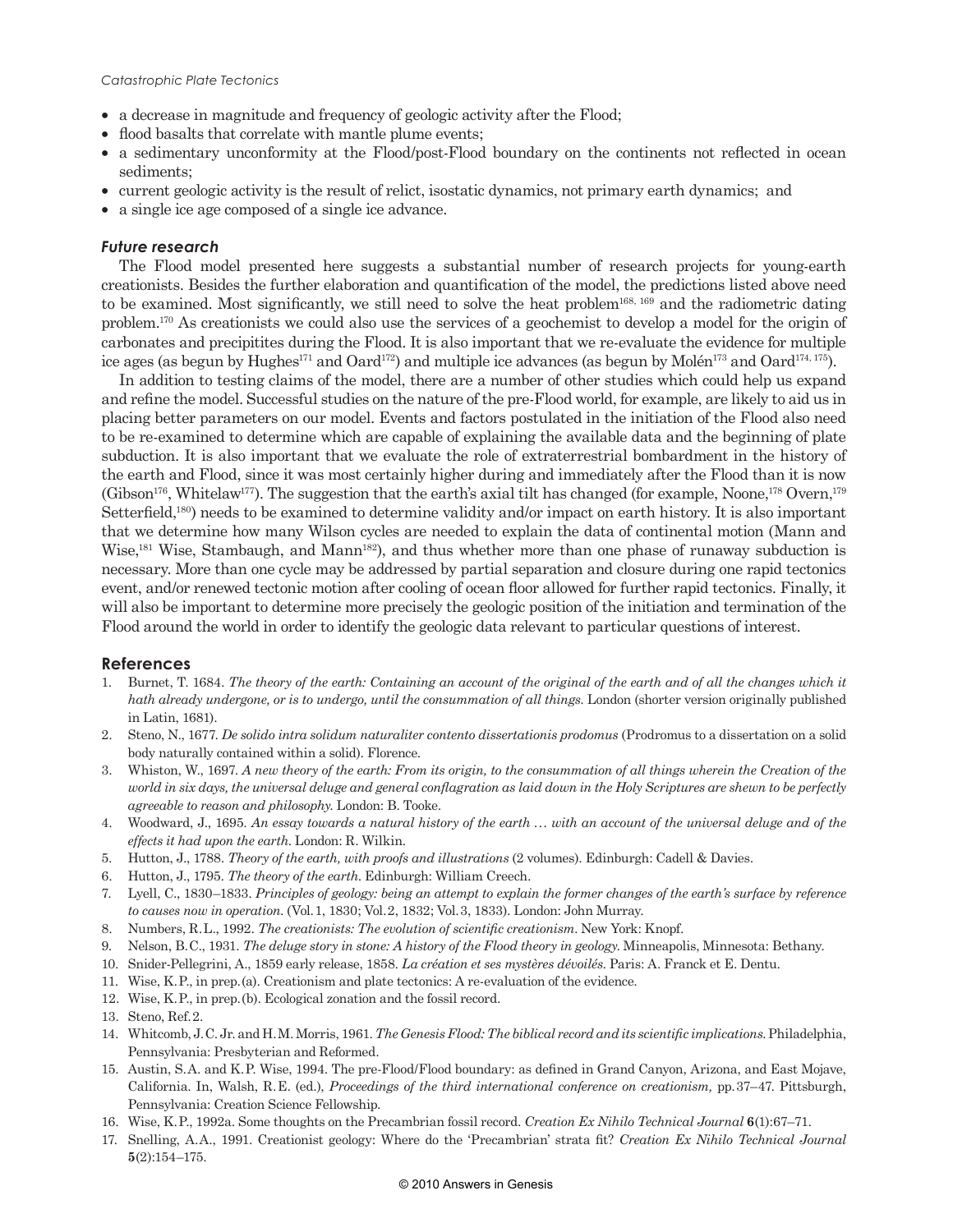- 18. Baumgardner, J. R., 1987. Numerical simulation of the large-scale tectonic changes accompanying the Flood. In, Walsh, R. E., C. L. Brooks, and R. S. Crowell (eds.), *Proceedings of the first international conference on creationism,* vol. 2, pp. 17–30. Pittsburgh, Pennsylvania: Creation Science Fellowship.
- 19. Baumgardner, J. R., 1990a. 3-D finite element simulation of the global tectonic changes accompanying Noah's Flood. In, Walsh, R. E. and C. L. Brooks (eds.), *Proceedings of the second international conference on creationism*, vol. 2, pp. 35–45. Pittsburgh, Pennsylvania: Creation Science Fellowship.
- 20. Baumgardner, J. R., 1990b. The imperative of non-stationary natural law in relation to Noah's Flood. *Creation Research Society Quarterly* **27**(3):98–100.
- 21. Baumgardner, Ref. 19.
- 22. Jordon, T. H., 1978. Composition and development of the continental tectosphere. *Nature* **274**:544–548.
- 23. Baumgardner, Ref. 18.
- 24. Baumgardner, Ref. 19.
- 25. Morton, G. R., 1980. Prolegomena to the study of the sediments. *Creation Research Society Quarterly* **17**:162–167.
- 26. Morton, G. R., 1981. Creationism and continental drift. *Creation Research Society Quarterly* **18**:42–45.
- 27. Morton, G. R., 1982. Electrodynamics and the appearance of age. *Creation Research Society Quarterly* **18**:227–232.
- 28. Morton, G. R., 1983. The Flood and an expanding earth. *Creation Research Society Quarterly* **19**:219–226.
- 29. Morton, G. R., 1987a. Mountain synthesis on an expanding earth. *Creation Research Society Quarterly* **24**:53–58.
- 30. Morton, G. R., 1987b. *The geology of the Flood*. Dallas, Texas: DMD.
- 31. Morton, G. R., 1990. Changing constants and the cosmos. *Creation Research Society Quarterly* **27**:60–67.
- 32. Unfred, D. W., 1984. Asteroidal impacts and the Flood-judgment. *Creation Research Society Quarterly* **21**(2):82–87.
- 33. Parks, W. S., 1989. The role of meteorites in a creationist cosmology. *Creation Research Society Quarterly* **26**:144–146.
- 34. Patten, D. W., 1966. *The Biblical Flood and the ice epoch: A study in scientific history*. Seattle, Washington: Pacific Meridian.
- 35. Whiston, Ref. 3.
- 36. Berlitz, C., 1987. *The lost ship of Noah: In search of the Ark at Ararat*. New York: G. P. Putnam's Sons.
- 37. Velikovsky, I., 1955. *Earth in upheaval*. New York: Doubleday.
- 38. Patten, D. W., R. R. Hatch, and L. C. Steinhauer, 1973. *The Long Day of Joshua and six other catastrophes: A unified theory of catastrophism*. Seattle, Washington: Pacific Meridian.
- 39. Whitelaw, R. L., 1983. The fountains of the great deep and the windows of heaven: A look at the canopy theory, and of a better alternative. In, *Science at the crossroads: Observation or speculation?: Papers of the 1983 national creation conference*, pp. 95–104. Minneapolis, Minnesota: Bible-Science Association.
- 40. Bellamy, H. S., 1936. *Moons, myths, and man.* New York, New York: Harper.
- 41. Benson, C. H., 1929. *The earth—the theatre of the universe: and a scientific and scriptural study of the earth's place and purpose in the divine program*. Chicago, Illinois: Bible Institute Colportage Association.
- 42. Burnet, Ref. 1.
- 43. Henry, J. F., 1992. Space age astronomy confirms a recent and special Creation. In, *Proceedings of the 1992 twin-cities creation conference*, pp. 88–90. St. Paul, Minnesota: Twin Cities Creation-Science Association.
- 44. Overn, B., 1992. The tilt of the earth's axis: Its orientation brings the new age; Its history reveals the Flood and explains the magnetic reversals. In *Proceedings of the 1992 twin-cities creation conference*, pp. 83–87. St. Paul, Minnesota: Twin Cities Creation-Science Association.
- 45. McFarlane, P., ca 1850. *Exposure of the principles of modern geology*. Edinburgh: Thomas Grant.
- 46. Vail, I. N., 1874. *The waters above the firmament*. Barnesville, Ohio.
- 47. Webb, S., 1854. *The Creation and the Deluge. According to a new theory: Confirming the Bible account removing most of the difficulties heretofore suggested by sceptical philosophers and indicating future cosmological changes down to the final consummation and end of the earth*. Philadelphia, Pennsylvania.
- 48. Baumgardner, Ref. 18.
- 49. Baumgardner, Ref. 19.
- 50. Sclater, J. G., C. Jaupart, and D. Galson, 1980. The heat flow through oceanic and continental crust and the heat loss of the earth. *Reviews of Geophysics and Space Physics* **18**:269–311.
- 51. Baumgardner, Ref. 18.
- 52. Chopin, C., 1987. Very-high-pressure metamorphism in the western Alps: Implications for subduction of continental crust. In, Oxburgh, E.R., (ed.), *Tectonic settings of regional metamorphism: Proceedings of a royal society discussion meeting,* pp. 183–197. London: Royal Society of London.
- 53. Hsu, K., 1991. Exhumation of high-pressure metamorphic rocks. *Geology* **19**:107–110.
- 54. Shutong, X., A. I. Okay, J. Shouyuan, and A. M. C. Sengor, 1992. Diamond from the Dabie Shan metamorphic rocks and its implication for tectonic setting. *Science* **256**:80–82.
- 55. Smith, D. C., 1984. Coesite in clinopyroxene in the Caledonides and its implications for geodynamics. *Nature* **310**:641–644.
- 56. Wang, X., J. G. Liou, and H. K. Mao, 1989. Coesite-bearing eclogite from the Dabie Mountains, central China. *Geology* **17**:1085–1088.
- 57. Baumgardner, Ref. 18.
- 58. Baumgardner, Ref. 19.
- 59. Dziewonski, A. M., 1984. Mapping the lower mantle: Determination of lateral heterogeneity in P velocity up to degree and order 6. *Journal of Geophysical Research* **89**:5929–5952.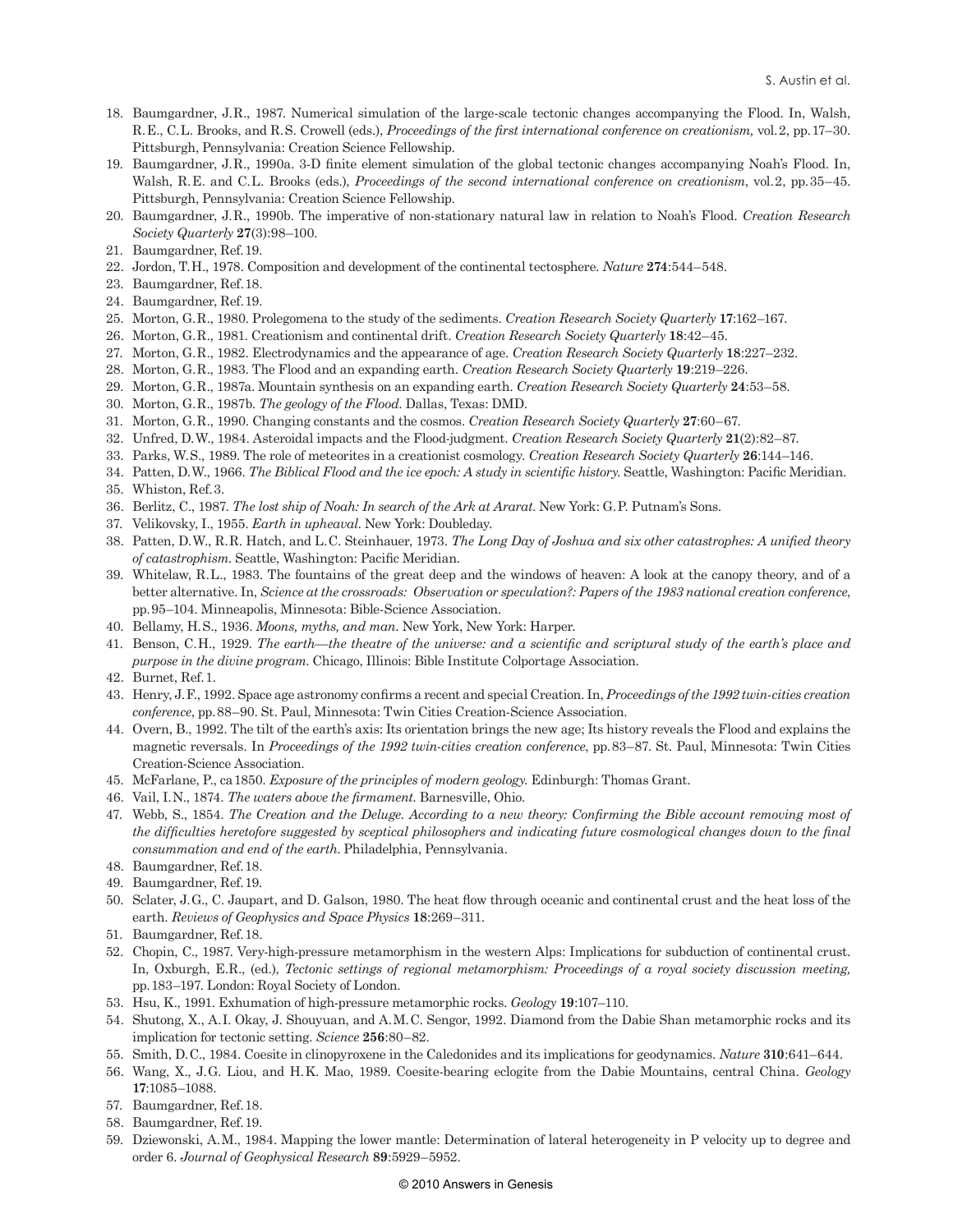- 60. Engebretson, D. C., K. P. Kelley, H. J. Cushman, and M. A. Reynolds, 1992. 180 million years of subduction. *GSA Today*  **2**(5):93–100.
- 61. Humphreys, D.R., 1987. Reversals of the earth's magnetic field during the Genesis Flood. In, Walsh, R.E., C.L. Brooks, and R. S. Crowell (eds.), *Proceedings of the first international conference on creationism*, vol. 2, pp. 113–126. Pittsburgh, Pennsylvania: Creation Science Fellowship.
- 62. Humphreys, D. R., 1990. Physical mechanism for reversals of the earth's magnetic field during the Flood. In, Walsh, R. E. and C.L. Brooks (eds.), *Proceedings of the second international conference on creationism*, vol. 2, pp. 129–142. Pittsburgh, Pennsylvania: Creation Science Fellowship.
- 63. Humphreys, Ref. 61.
- 64. Humphreys, Ref. 62.
- 65. Humphreys, D. R., 1988. Has the earth's magnetic field flipped? *Creation Research Society Quarterly* **25**(3):130–137.
- 66. Humphreys, Ref. 65.
- 67. Appenzeller, T., 1992. A conundrum at Steens Mountain. *Science* **255**:31.
- 68. Camps, P., M. Prévot, and R. S. Coe, in press. Approches quantitatives de la vitesse des impulsions géomagnétiques pendant une renversemente du champ. *Comptes Rendus des Sciences (Paris)* **320**.
- 69. Coe, R. S. and M. Prévot, 1989. Evidence suggesting extremely rapid field variation during a geomagnetic reversal. *Earth and Planetary Science Letters* **92**(3/4):292–298.
- 70. Coe, R. S., M. Prévot, and P. Camps, 1991. New results bearing on hypothesis of rapid field changes during a reversal (abstract). *Eos*.
- 71. Whitelaw, Ref. 39.
- 72. Baumgardner, Ref. 18.
- 73. Baumgardner, Ref. 19.
- 74. Gerlach, T. M. and E. J. Graeber, 1985. Volatile budget of Kilauea Volcano. *Nature* **313**:273–277.
- 75. Tyler, D. J., 1990. A tectonically-controlled rock cycle. In, Walsh, R. E. and C. L. Brooks (eds.), *Proceedings of the second international conference on creationism*, vol. 2, pp. 293–299. Pittsburgh, Pennsylvania: Creation Science Fellowship.
- 76. Cook, M. A., 1957. Where is the earth's radiogenic helium? *Nature* **179**:213.
- 77. Cook, M. A., 1966. *Prehistory and earth models*. London: Max Parrish.
- 78. Mayne, I. E. 1956. Terrestrial helium. *Geochimica et Cosmochimica Acta* **9**:174–182.
- 79. Vardiman, L., 1985. Up, up and away!: The helium escape problem. *ICR Impact Series* **143**:i–iv.
- 80. Vardiman, L., 1990a. The age of the earth's atmosphere estimated by its helium content. In, Walsh, R.E. and C.L. Brooks (eds.), *Proceedings of the second international conference on creationism*, vol. 2, pp. 187–195. Pittsburgh, Pennsylvania: Creation Science Fellowship.
- 81. Vardiman, L., 1990b. *Age of the earth's atmosphere*. El Cajon, California: Institute for Creation Research.
- 82. Fisher, D. E., 1975. Trapped helium and argon and the formation of the atmosphere by degassing. *Nature* **256**:113–114.
- 83. Dillow, J. C., 1981. *The waters above: Earth's pre-Flood vapor canopy*. Chicago, Illinois: Moody.
- 84. Whitcomb and Morris, Ref. 14.
- 85. Rush, D. E. and L. Vardiman, 1990. Pre-Flood vapor canopy radiative temperature profiles. In, Walsh, R. E. and C. L. Brooks (eds.), *Proceedings of the second international conference on creationism*, Vol. 2, pp. 231–245. Pittsburgh, Pennsylvania: Creation Science Fellowship.
- 86. Rush, D. E. and L. Vardiman, 1992. Radiative equilibrium in an atmosphere with large water vapor concentrations. *Creation Research Society Quarterly* **29**:140–145.
- 87. Walters, T. W., 1991. Thermodynamic analysis of a condensing vapor canopy. *Creation Research Society Quarterly* **28**(3): 122–131.
- 88. Whitelaw, Ref. 39.
- 89. Baumgardner, Ref. 18.
- 90. Baumgardner, Ref. 19.
- 91. Baumgardner, Ref. 18.
- 92. Baumgardner, Ref. 19.
- 93. Baumgardner, Ref. 19.
- 94. Vardiman, L., 1996. *Sea-floor sediments and the age of the earth*. El Cajon, California: Institute for Creation Research.
- 95. Rode, K. P., 1944. On the submarine volcanic origin of rock-salt deposits. *Proceedings of the Indian Academy of Science* **20**(B):130–142.
- 96. Sozansky, V. I., 1973. *Geology and genesis of salt formations* (Russian). Kiev: lzd Naukova Dumka.
- 97. Folk, R. L., 1959. Practical petrographic classification of limestones. *American Association of Petroleum Geologists Bulletin*  **43**:8.
- 98. Pettijohn, F. J., 1975. *Sedimentary rocks,* 3rd ed. New York: Harper.
- 99. Chillinger, G. V., 1956. Relationship between Ca/Mg ratio and geologic age. *Bulletin of the American Association of Petroleum Geologists* **40**(9):2257.
- 100. Morton, Ref. 30.
- 101. Clark, M. E. and H. D. Voss, 1985. Gravitational attraction, Noah's Flood, and sedimentary layering. In, *Science at the crossroads: Observation or speculation?: Papers of the 1983 national creation conference*, pp. 42–56. Minneapolis, Minnesota: Bible-Science Association.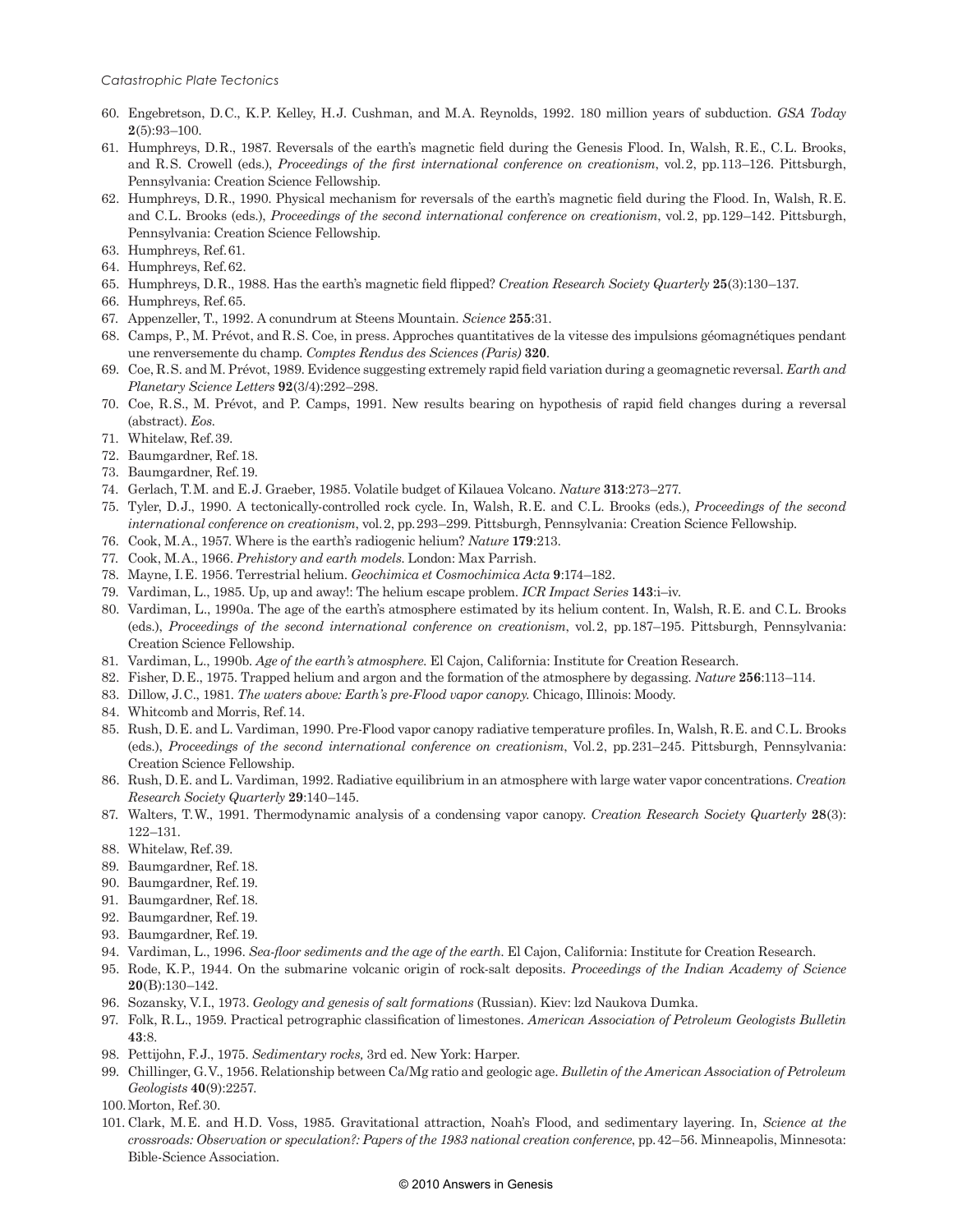- 102. Clark, M. E. and H. D. Voss, 1990. Resonance and sedimentary layering in the context of a global Flood. In, Walsh, R. E. and C. L. Brooks (eds.), *Proceedings of the second international conference on creationism*, vol. 2, pp. 53–63. Pittsburgh, Pennsylvania: Creation Science Fellowship.
- 103. Clark, M. E. and H. D. Voss, 1992. Resonance on flooded planet earth. In, *Proceedings of the 1992 twin-cities creation conference*, pp. 30–33. St. Paul, Minnesota: Twin Cities Creation-Science Association.
- 104. Ager, D. V., 1973. *The nature of the stratigraphic record*. New York, New York: Macmillan.
- 105.Austin, S. A., 1994a. Interpreting strata of Grand Canyon. In, Austin, S.A. (ed.), *Grand Canyon: Monument to catastrophe*. El Cajon, California: Institute for Creation Research.
- 106. Baumgardner, Ref. 19.
- 107. Huffman, A. R., K. McCartney, and D. E. Loper, 1989. Hot spot initiation and Flood basalts as a cause of catastrophic climate change and mass extinctions (abstract). *Geological Society of America Abstracts with Programs* **21**(7):A93.
- 108. Richards, M. A. and R. A. Duncan, 1989. Origin of flood basalts: Impact, passive rifting or plume initiation? (abstract). *Geological Society of America Abstracts With Programs* **21**(7):A93.
- 109. Renne, P. R. and A. R. Basu, 1991. 40Ar-39Ar geochronologic evidence for the rapid eruption of the Siberian flood basalts at the Permian-Triassic boundary (abstract). *Geological Society of America Abstracts With Programs* **23**(7):A395–6.
- 110. Panuska, B. C., 1990. An overlooked, world class Triassic Flood basalt event(abstract). *Geological Society of America Abstracts With Programs* **22**(7):A168.
- 111. Weinstein, S. A., 1993. Catastrophic overturn of the earth's mantle driven by multiple phase changes and internal heat generation. *Geophysical Research Letters* **20**:101–104.
- 112. Baumgardner, Ref. 19.
- 113. Wise, Ref. 12.
- 114. Scheven, J., 1990. The Flood/post-Flood boundary in the fossil record. In, Walsh, R. E. and C. L. Brooks (eds.), *Proceedings of the second international conference on creationism*, vol. 2, pp. 247–266. Pittsburgh, Pennsylvania: Creation Science Fellowship.
- 115. Price, G. M., 1923. *The new geology*. Mountain View, California: Pacific Press.
- 116. Whitcomb and Morris, Ref. 14.
- 117. Baumgardner, Ref. 19.
- 118. Oard, M. J., 1990a. *An Ice Age caused by the Genesis Flood*. El Cajon, California: Institute for Creation Research.
- 119. Perry, F. V., D. J. DePaolo, and W. S. Baldridge, 1991. Isotopic evidence for a decline in crustal contributions to caldera forming rhyolites of the western United States during the Middle to Late Cenozoic (abstract). *Geological Society of America Abstracts with Programs* **23**(7):A441.
- 120. Rugg, S. H., 1990. Detachment faults in the southwestern United States—Evidence for a short and catastrophic Tertiary period. In, Walsh, R.E. and C.L. Brooks (eds.), *Proceedings of the second international conference on creationism*, vol.2, pp. 217–229. Pittsburgh, Pennsylvania: Creation Science Fellowship.
- 121. Oard, Ref. 118.
- 122. Oard, Ref. 118.
- 123. Oard, M. J., 1979. A rapid post-Flood Ice Age. *Creation Research Society Quarterly* **16**:29–37.
- 124. Oard, M. J., 1987. An Ice Age within the Biblical time frame. In, Walsh, R. E., C. L. Brooks, and R. S. Crowell (eds.), *Proceedings of the first international conference on creationism*, vol. 2, pp. 157–166. Pittsburgh, Pennsylvania: Creation Science Fellowship.
- 125. Oard, Ref. 118.
- 126. Oard, Ref. 118.
- 127. Schweger, C. E., et al., 1982. Paleoecology of Beringia—A synthesis. In, Hopkins, D. M. et al. *(*eds.), *Paleoecology of Beringia,* pp. 425–444. New York: Academic.
- 128. Felix, C., 1993. The mummified forests of the Canadian Arctic. *Creation Research Society Quarterly* **29**(4):189–191.
- 129. Wise, K. P., 1992b. Were there really no seasons: Tree rings and climate. *Creation Ex Nihilo Technical Journal* **6**(2):168–172. 130. Oard, Ref. 118.
- 131. Woodmorappe, J., 1990. Causes for the biogeographic distribution of land vertebrates after the Flood. In, Walsh, R. E. and C.L. Brooks (eds.), *Proceedings of the second international conference on creationism*, vol. 2, pp. 361–367. Pittsburgh, Pennsylvania: Creation Science Fellowship.
- 132. Oard, Ref. 123.
- 133. Oard, Ref. 118.
- 134. Graham, R. W. and E. L. Lundelius, Jr., 1984. Coevolutionary disequilibrium and Pleistocene extinctions. In, Martin, P. S. and R. G. Klein (eds.), *Quaternary extinctions: A prehistoric revolution*, pp. 223–249. Tucson, Arizona: University of Arizona. 135. Oard, Ref. 118.
- 
- 136. Coffin, H. G., 1974. The Gingko petrified forest. *Origins (GRI)* **1**:101–103.
- 137. Oard, Ref. 123.
- 138. Oard, Ref. 124.
- 139. Oard, Ref. 118.
- 140. Vardiman, L., 1993. *Ice cores and the age of the earth*. El Cajon, California: Institute for Creation Research.
- 141. Kennett, J. P., R. E. Houtz, P. B. Andrews, A. R. Edwards, V. A. Gostin, M. Hajos, M. Hampton, D. G. Jenkins, S. V. Margolis, A. T. Ovenshine, and K. Perch-Nielson, 1975. Site 284. In, Kennett, J. P. Kennett and R. E. Houtz, et al. *(*eds.), *Initial reports of the deep sea drilling project* **29**:403–445.